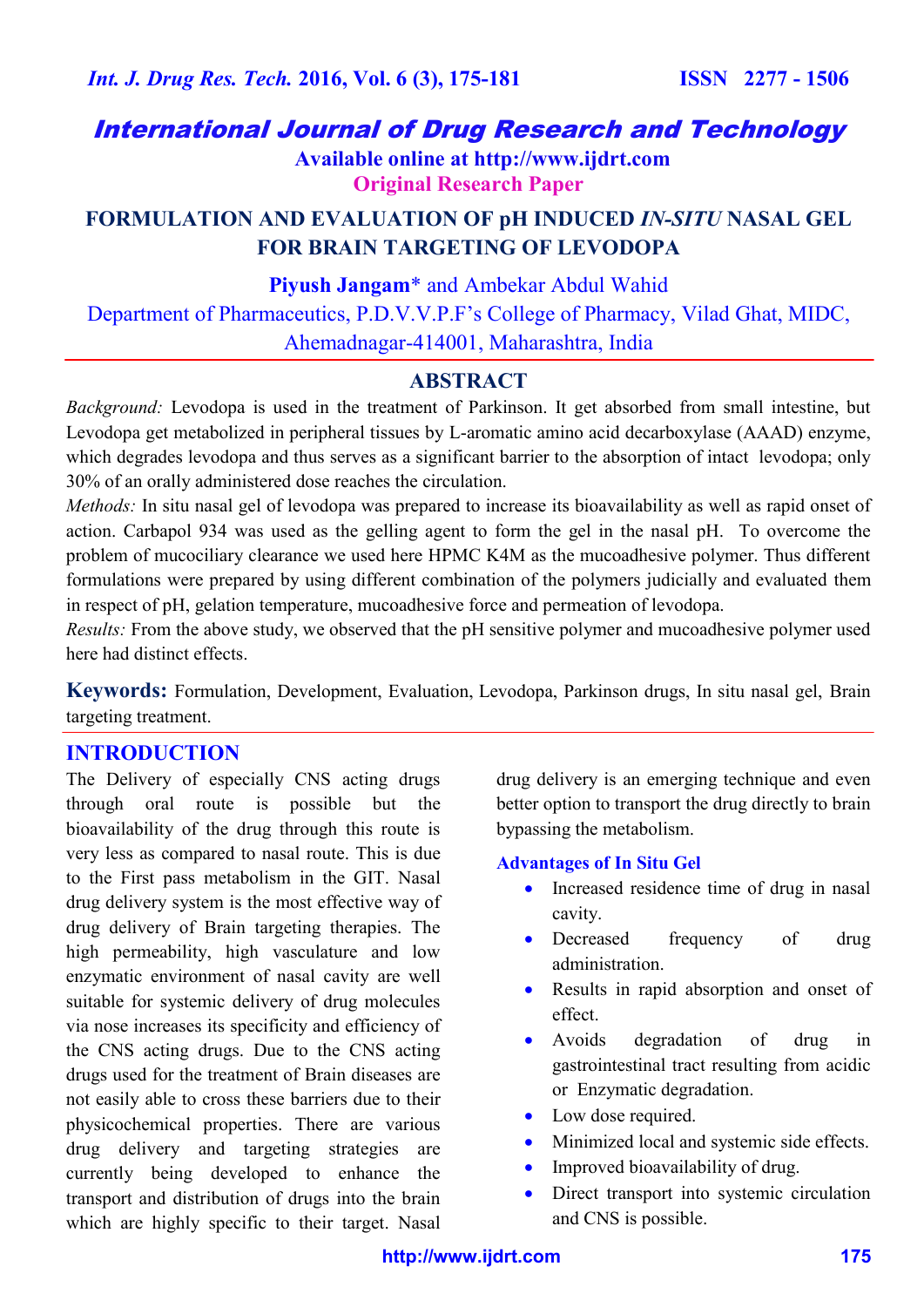- Offers lower risk of overdose of CNS acting drug.
- Improved patient compliance.

# **Properties of Nasal** *In-Situ* **Gel**

- $\bullet$  It should be low viscous.
- It should be free flowing to allow for reproducible administration to the nasal cavity, as droplet mist or as a spray.
- Nasal *in-situ* gel should have long residence time.
- The nasal *in-situ* gel follows phase transition mechanism and to stand with the shear forces in the nasal cavity wall.

# **MATERIALS AND METHODS**

Levodopa was received as a gift sample from Lupin Pharma Pune. Carbapol 934 and HPMC K4M were purchased from Sigma Drug Laboratory Pvt. Ltd, Sodium metabisulphite, and Sodium chloride of analytical grade was purchased from Vishal Chemicals, Mumbai. Compatibility study was carried out with drug and the excipients in standard manner.

### **Selection of Polymers Concentration**

The concentration of Carbapol 934 was selected so as to obtain gel at minimum possible concentration below 34°C and pH of 4.5. HPMC K4M was used as mucoadhesive polymer to increase the gel strength.

### **Selection of Excipients**

Excipients such as 0.9% w/v NaCl was added as to maintain the isotonicity of the formulation, benzalkonium chloride was added as preservative and sodium metabisulphide was used as antioxidant to protect the formulation from microorganisms and oxidation. Distilled water was used as vehicle.

### **Formulation of** *In-Situ* **Gel**

The Formulation of *in situ* gel consists of pH sensitive polymers such as Carbapol 934 was slowly added to distilled water with continuous dispersion was kept on magnetic stirrer until clear solution was formed (12hrs). After clear solution is formed drug of yield 0.25% were then dissolve to this clear solution and stirred on magnetic stirrer. Then mucoadhesive polymer HPMC K4M was slowly added to this solution with continuous agitation. The remaining excipients i.e. Benzalkonium chloride, sodium chloride, sodium metabisulfite was added with continues stirring on magnetic stirrer to form a clear solution. Adjust the pH of formulation to 4.5 by 0.5 M sodium hydroxide.

### **Standard Calibration Curve of Levodopa**

A simple and sensitive UV spectrophotometric method was developed and validated for the determination of levodopa in bulk & pharmaceutical formulations. A stock solution of PGB (50 μg/ml) was prepared by dissolving 5 mg PGB in 100 ml volumetric flasks with double distilled water. The stock solution (50 μg/ml) was used to prepare the working solutions by suitable dilutions with distilled water. The solutions were stable at least 10 days in room temperature.

## **Evaluation Parameters of** *In-Situ* **Nasal Gel Clarity**

It is one of the most important characteristics features of gel formulation. All developed formulations were evaluated for clarity by visual observation against black and white background.

### **pH**

The pH of each batch was measured using digital pH meter which was calibrated using buffers of pH 4 and pH 7 before the measurements.

#### **Drug Content**

Uniform distribution of active ingredient is important to get dose uniformity. 1.0 ml was transferred into a 100-ml volumetric flask and 50 ml of simulated nasal fluid was added. The formed gel was completely crushed with the help of a glass rod, followed by vigorous shaking until the formed gel got completely dispersed to give a clear solution. The volume was adjusted to 100 ml with simulated tear fluid. The solution was filtered through a 0.45-mm filter membrane and the drug concentration was determined with a UV-Visible spectrophotometer at 280 nm.

### **Viscosity Determination**

Viscosity of formulation is an important factor in determining the intactness and residence time of formulation in nasal cavity. The rheological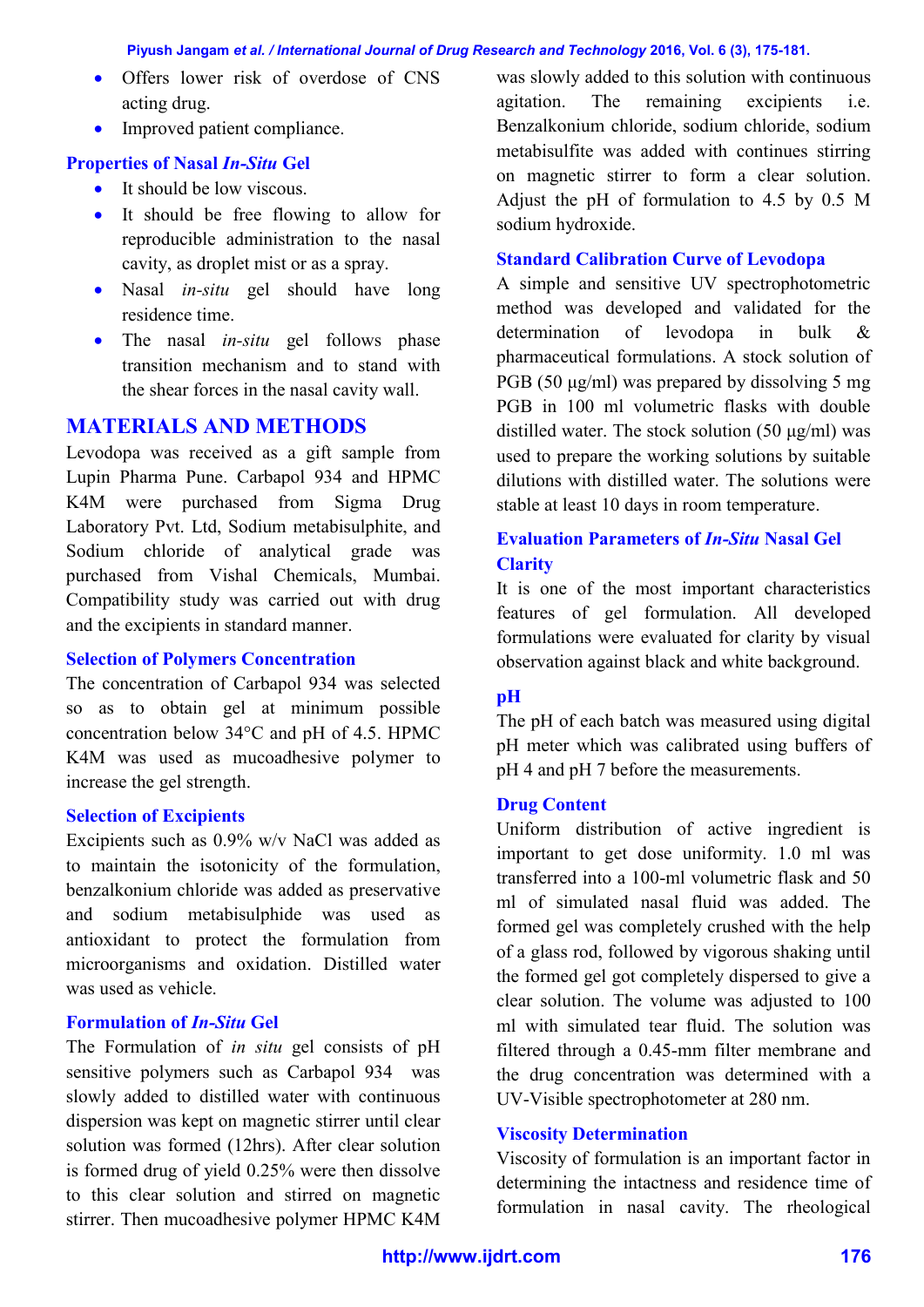studies were carried using the Brookfield's DV –  $II + model$  viscometer. The gel formulations under study were placed in the sample holder and the suitable spindle selected was lowered perpendicular in to the sample. The Viscosity was measured at 10 rpm for 30 sec for solution as well as gel. The apparent single viscosity values of formulation were measured at constant temperature  $37\pm1\degree$ C. Viscosity is determined for all 6 formulations.

# **Gelation Study**

These formulation are solution at pH 4.5 and when exposed to pH above 5.5 it undergoes gelation which is at nasal pH. Take a test tube fill it with formulation in solution form to it add 2 ml of 0.5 M sodium hydroxide whose pH is endogenous to nasal pH which forms gel upon the visual examination we can observe the gelation.

## **Gel Strength Measurement**

A sample of 50 gm of formulation was placed in 100 ml graduated cylinder and gelled by neutralizing by 0.5 M NaOH. A weight of 35 gm was placed onto gel, The gel strength which is the indication for viscosity of nasal *in-situ* gel at physiological condition was determined by time in seconds the weight took to penetrate 5 cm down through the gel.

### *In-Vitro* **Diffusion Study**

Tissue samples are inserted in Franz diffusion cells displaying a permeation area of 0.785 cm, 2. 20 ml phosphate buffer saline (PBS) pH 6.8 at 34°C was added in the acceptor chamber. The temperature within the chambers is maintained at 34°C. Formulation equivalent to 25 mg was placed in the donor chamber. At predetermined time points, 1ml sample was withdrawn from the acceptor compartment, replacing the sampled volume with PBS pH 6.8 after each sampling for four hours. Samples withdrawn were filtered and analyzed spectrophotometrically. Blank samples can be run simultaneously throughout the experiment to check for any interference. The amount of permeated drug was determined using UV visible spectrophotometer at 2.

# **DISCUSSION**

The absorbance of levodopa in distilled water at 281 nm. The standard calibration curve of levodopa is shown in table below. The formulation can be formulated along with carbapol 934 and HPMC k4m where carbapol 934 is a pH sensitive polymer and HPMC k4m gives mucoadhesive strength to the formulation. All the formulations are clear solutions in appearance having Ph in the range of 5.78 to 6.48. The viscosities of the formulations are shown in table below. All formulations have drug content in between Table. The gelation studies shows in Table below. The gel strength is between 25-50 seconds which shows that the gel formed is having sufficient mucoadhesive strength and the greater gel strength may cause choking or incompliance to the patient it can be adjusted with the concentration of HPMC k4m with the carbapol 934.The cumulative drug release shown in table below.

# **CONCLUSION**

From the results we conclude that the *In-situ* nasal liquid formulation was successfully formulated and it converts into gel when administered into nasal tract due to change in pH as it contains carbapol 934 and HPMC k4m which are the pH sensitive polymers which increases the drug residence time prevents draining of drug and also release of the drug for extended period of time. Hence it increases bioavailability with less dose and prevents first pass effect and acts as the targeted drug delivery system which targets drug to the brain through nasal mucosa and bypasses blood brain barrier which are its superiority over the conventional dosage forms.

# **ACKNOWLEDGEMENT**

The authors are highly thankful to the PDVVPF'S College of Pharmacy, Vilad Ghat, Ahmednagar, Maharashtra, India, for proving all the facilities to carry out the research work successfully.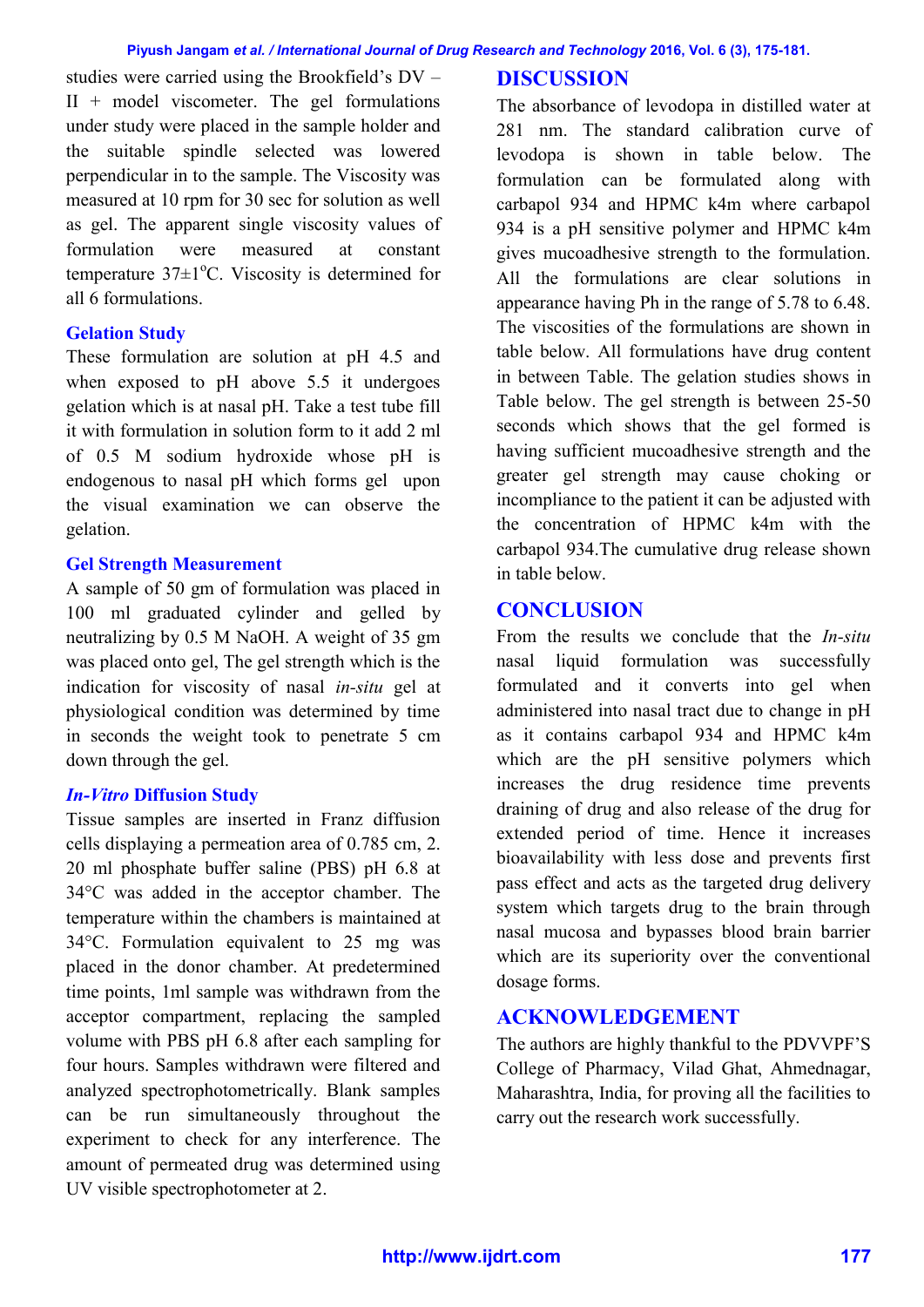| Ingredients                     | F <sub>1</sub> | F <sub>2</sub> | F <sub>3</sub> | F <sub>4</sub> | F <sub>5</sub> | F <sub>6</sub> |
|---------------------------------|----------------|----------------|----------------|----------------|----------------|----------------|
| Levodopa                        | 0.25           | 0.25           | 0.25           | 0.25           | 0.25           | 0.25           |
| Carbapol $934$ (%w/v)           | 0 <sub>1</sub> | 0.2            | 0.3            | 04             | 0.5            | 0.6            |
| HPMC $K4M(\%w/v)$               | 0.1            | 0.1            | 0.1            | 0.2            | 0.3            | 0.4            |
| Nacl $(\%w/v)$                  | 0.9            | 09             | 09             | 09             | 0.9            | 0.9            |
| Benzalkonium chloride $(\%w/v)$ | 0.02           | 0.02           | 0.02           | 0.02           | 0.02           | 0.02           |
| Sodium metabisuphate( $\%w/v$ ) | 0 <sub>1</sub> | 0.1            | 0.1            | 0 <sub>1</sub> | 0.1            | 0.1            |
| Distilled water (ml)            | q.s            | q.s            | q.s            | q.s            | q.s            | q.s            |

**Table 1:** Formulation table







**Figure 2:** Calibration curve of levodopa (Wavelength maxima at 210 nm of Levodopa)

## **http://www.ijdrt.com 178**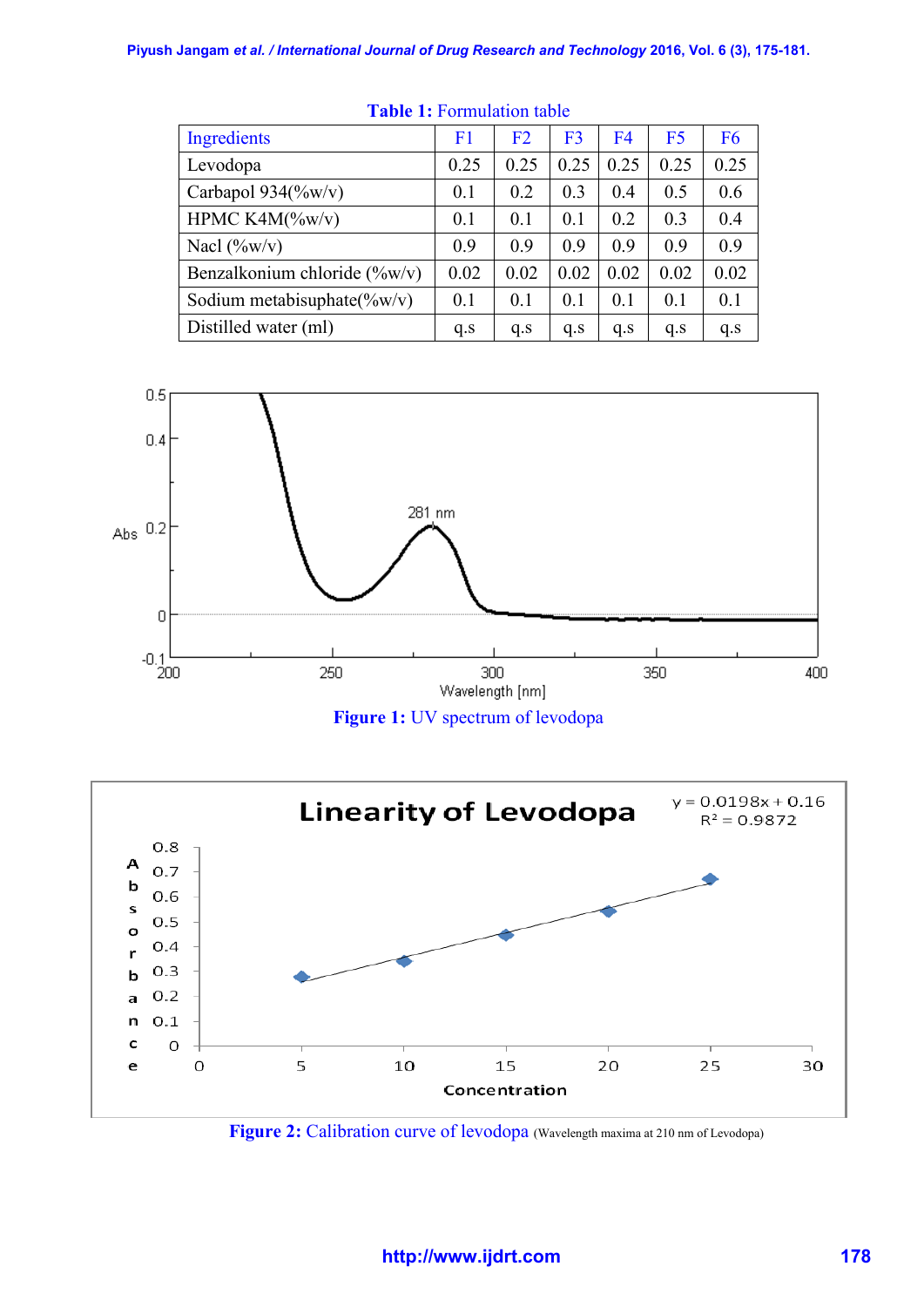| Formulation    | Appearance | <b>Fragrance efficiency</b> | pH  | Gelling capacity |
|----------------|------------|-----------------------------|-----|------------------|
| F1             | Colourless | Pleasant Odour              | 6.5 | $++++$           |
| F <sub>2</sub> | Colourless | Pleasant Odour              | 6.2 | $+ + +$          |
| F <sub>3</sub> | Colourless | Pleasant Odour              | 6.1 | $++$             |
| F4             | Colourless | Pleasant Odour              | 6.4 | $++$             |
| F <sub>5</sub> | Colourless | Pleasant Odour              | 62  | $+++$            |

**Table 2:** pH and gelling capacities of Formulations

#### **Table 3:** Drug content, Viscosity and Gel strength of prepared formulations

| Formulation    | Drug content              | Viscosity of liquid | Viscosity of | Gel strength |  |
|----------------|---------------------------|---------------------|--------------|--------------|--|
|                | $(\frac{9}{\text{ow}}/w)$ | Formulation (Pa.S)  | Gel (Pa.S)   | (Seconds)    |  |
| F1             | 94.00%                    | 1.440               | 36.120       | 28.00        |  |
| F2             | 92.93%                    | 1.500               | 33.600       | 25.33        |  |
| F <sub>3</sub> | 96.83%                    | 1.560               | 34.080       | 27.00        |  |
| F <sub>4</sub> | 93.21%                    | 3.708               | 36.380       | 29.66        |  |
| F <sub>5</sub> | 95.75%                    | 3.812               | 38.230       | 39.66        |  |

**Table 4:** Cumulative % release and levodopa through goat nasal membrane for all formulations

| Time (min) | F1    | F2    | F <sub>3</sub> | F <sub>4</sub> | F5    |
|------------|-------|-------|----------------|----------------|-------|
| 15         | 8.72  | 9.70  | 10.14          | 11.24          | 12.48 |
| 30         | 14.56 | 14.72 | 24.36          | 26.36          | 28.67 |
| 45         | 25.29 | 34.76 | 36.24          | 38.45          | 39.65 |
| 60         | 36.92 | 34.76 | 48.24          | 49.95          | 50.45 |
| 90         | 46.62 | 48.62 | 56.26          | 57.83          | 59.35 |
| 12         | 54.25 | 58.12 | 68.46          | 69.47          | 70.46 |
| 150        | 62.68 | 68.84 | 72.48          | 73.48          | 75.45 |
| 180        | 65.57 | 72.34 | 78.36          | 79.57          | 80.94 |
| 210        | 72.67 | 80.76 | 80.46          | 81.25          | 84.88 |
| 240        | 80.34 | 86.24 | 96.75          | 98.48          | 99.45 |



**Figure 3:** Comparative effect on drug release of various formulation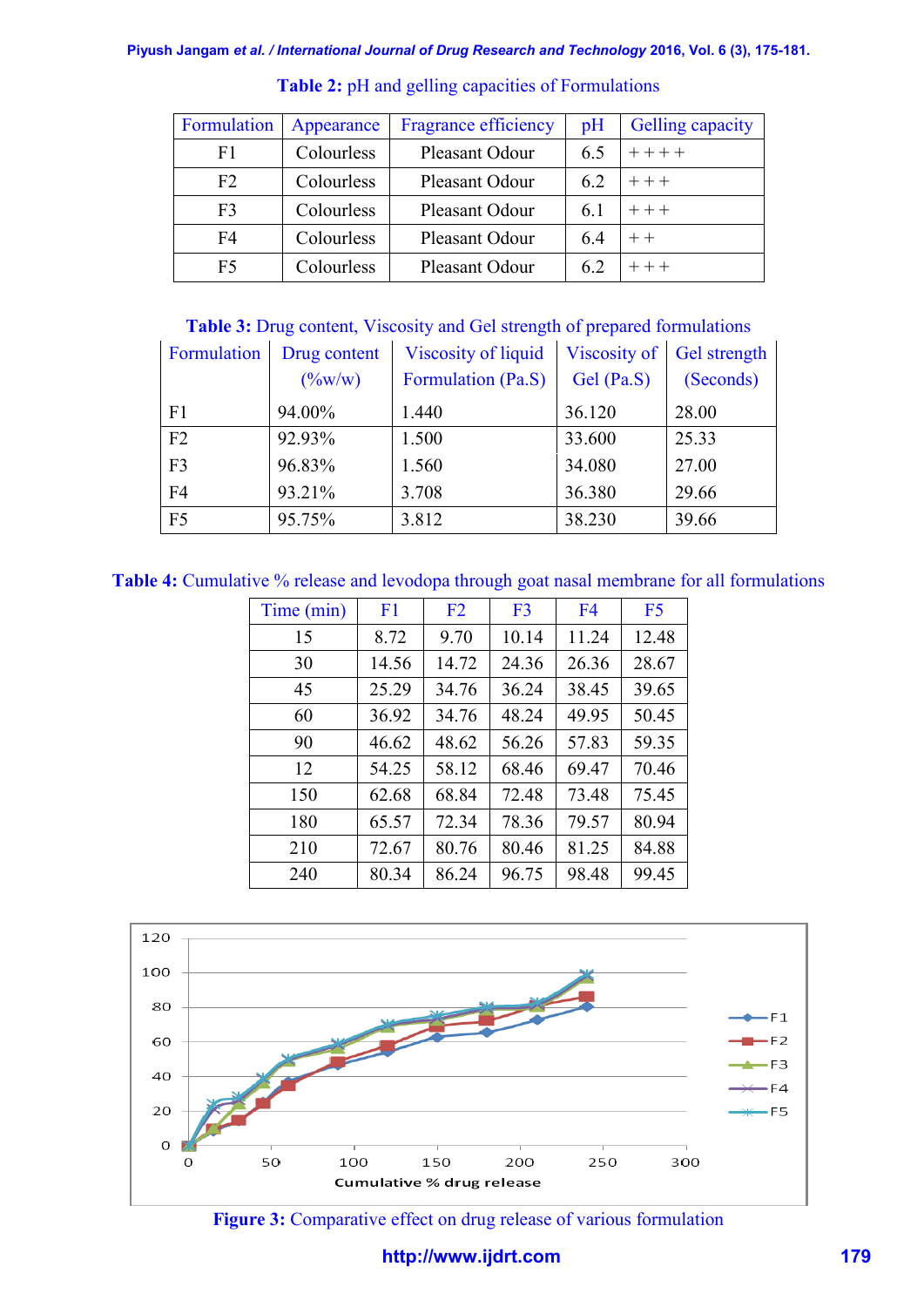# **REFERENCES**

- 1. Hermans, PH(2004), "*Colloid Science, Kruty H.R.(Ed)*", Elsevier, Amsterdam, 2, 483-651.
- 2. Honrao, MS and Pabari, R (2004), "*The Indian Pharmacist*", India, 16-21.
- 3. Shah, H and Patel, M (2012), "In Situ Gelling System: An Insight", *Inventi Impact*, (3),143-170.
- 4. Kute, JU; Darekar, AB and Saudagar, RB (2013), "In Situ Gel-Novel Approach for Nasal Delivery", *World Journal of Pharmacy and Pharmaceutical Sciences*, 3(1), 187-203.
- 5. Peppas, N and Langer, R (1994), "*New Challenges in Biomaterials Science*", 263, 171-520.
- 6. Nerkar, TS; Gujarathi, N; Rane, BR; Bakliwal, SR and Pawar, SP, (2013),"In situ gel: Novel Approach in Sustained and Controlled Drug Delivery System", *International Journal of Pharmaceutical Sciences*, 4(4), 1-18.
- 7. Upadhyay, S; Parikh, A; Joshi, P; Upadhyay, UM and Chotai, NP (2011), "Intranasal Drug Delivery System- A glimpse to become maestro", *Journal of Applied Pharmaceutical Science*, 01 (03), 34-44.
- 8. Chhajed, S; Sangale, S and Barhate, SD (2011), "Advantageous Nasal Drug Delivery System: A Review", *International Journal of Pharmaceutical Sciences and Research*, 2(6), 1322-1336.
- 9. Findlay, SM (2008), "Drug Delivery Markets-An Outlook, Industry Analyst, Pharmaceutical & Biotechnology, Healthcare", *EIA*, 1-2.
- 10. Cauna, N (1982), "*Blood and Nerve Supply of the Nasal Lining*", in: D, FProctor; IB, Andersen (Eds.), Chapter in The Nose: Upper Airway Physiology and the Atmospheric Environment, Elsevier Biomedical Press, Amsterdam, 45-69.
- 11. Dey, S; Mahanti, B; Mazumder, B; Malgope, A and Dasgupta, S (2011), "Nasal drug delivery: An approach of drug delivery through nasal route", *Der Pharmaciasinica*, 2(3), 94-106.
- 12. Anoop, KR; Nair, SC and John, MS (2014), "In situ Gel: An Innovative Approach for Safe and Sustained Nasal Drug Delivery", *International Journal of Pharmaceutical Sciences Review and Research*, 24(1), 1-7.
- 13. Pagar, SA; Shinkar, DM and Saudagar, RB (2013), "A Review on Intranasal Drug Delivery System", *Journal of Advanced Pharmacy Education & Research*, 3(4), 333-346.
- 14. Pires, A; Fortuna, A; Gilberto, A and Amilcar, F (2009), "Intranasal Drug Delivery: How, Why and What for?", *Journal Pharmaceutical Science*, 12(3), 288-311.
- 15. Bajpai, V(2014), "In situ Gel Nasal Drug Delivery System A Review", *International Journal of Pharma Sciences*, 4, 2014,
- 16. Chavan, P; Dhole, S and Yadav, M (2014), "nasal drug delivery system: a review", *World Journal of Pharmacy and Pharmaceutical Sciences*, 3(12), 598-617.
- 17. Ramya, DD; Abhirami, M; Brindha, R; Gomathi, S and Vedhahari, BN (2013) "*In-Situ* Gelling System – Potential Tool For Improving Therapeutic Effects Of Drugs", *International Journal of Pharmacy And Pharmaceutical Sciences*, 5(3), 27-30.
- 18. Swamy, NGN and Zaheer, A (2012), "Mucoadhesive In situ Gels as Nasal Drug Delivery Systems: An Overview", *Asian Journal of Pharmaceutical Sciences*, 7(3), 168-180.
- 19. Patil, PR; Salve, VK; Puranik, PK; Khadbadi, SS (2013), "Modern Encroachment and Provocation in Nasal Drug DeliverySystem", *International Journal of Pharmaceutical Sciences and Research*, 4(7), 2569-2575.
- 20. Kute, JU; Darekar, AB and Saudagar, RB(2013), "In situ Gel-NovelApproach for Nasal Delivery", *World Journal of PharmacyAnd Pharmaceutical Sciences*, 3(1), 187203.
- 21. Tyagi, S; Sharma, N; Sharma, PK (2012), "A Review on Applicationof Natural Bioadhesive Polysaccharides for Intranasal DrugDelivery", *International Journal of Applied Pharmaceuticalsciences and Biomedical Sciences*, 1(2), 80-94.
- 22. Kamble, MS; Bhalerao, KK; Bhosale, AV; Chaudhari, PD(2013),"A Review on Nose-To-Brain Drug Delivery," *International Journal of Pharmaceutical and Chemical Sciences*, 2(1),, 516-525.